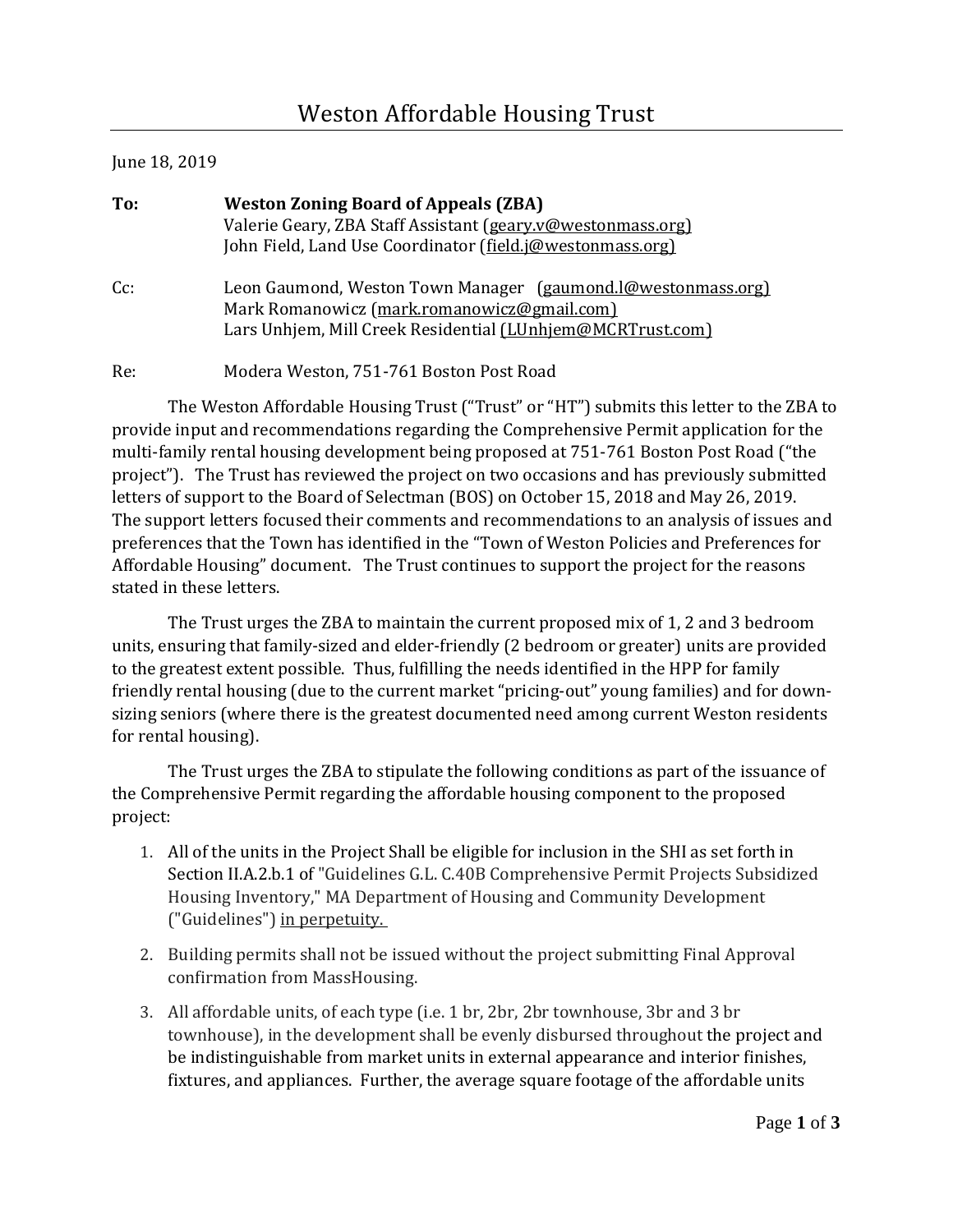shall be equal to the average square footage of the market units for each type of unit. Unless otherwise required by the Subsidizing Agency, the Affordable Units shall have the same unit distribution as the other units in the Project in terms of number of bedrooms and type of units. For this project, 13 one-bedroom units would be affordable (25% of the 51 one-bedroom units); 20 affordable two-bedroom units (25% of the 79 two-bedroom units); 8 affordable two-bedroom townhouse units (25% of the 32 twobedroom townhouse units); 1 affordable three-bedroom unit (25% of the 2 threebedroom units); and 4 affordable three-bedroom townhouse units (25% of 16 threebedroom townhouse units. Final unit mix, unit location, and unit specifications (of interior finishes, fixtures, and appliances) shall be submitted by the applicant for approval by the Town, with review and recommendations by the Affordable Housing Trust, prior to the submission to the Subsidizing Agency for final approval.

- 4. If the project is to be delivered in phases, 25% of the units in each phase must be affordable, and match unit type/size distribution to greatest extent possible. No occupancy permits should be issued prior to verification of the market to affordable ratio of units to be included in the issuance of the occupancy permits.
- 5. In accordance with the Guidelines, and to the extent allowed by law, at initial lease-up preference for renting up to fifty percent (50%) of the Affordable Units shall be given to residents of the Town, which for this purpose is defined as anyone currently living in the Town (at the time of application to rent a unit), employees of the Town, businesses located in the Town, or holders of bona fide offers of employment with the same, or households with children attending school in the Weston School District.
- 6. Affirmative Marketing Plan, including the name and qualifications of both the lottery agent and ongoing property manager, shall be submitted by the applicant for approval by the Town, with review and recommendations by the Affordable Housing Trust prior to the submission to the Subsidizing Agency for final approval. The Town will work with the applicant to market the affordable units, specifically identifying appropriate local outreach venues.
- 7. The Owner shall submit to the Town annually all monitoring reports including annual rent increases and information verifying income eligibility for the affordable units.
- 8. All leases for the units in the Project shall include language stating that tenants may not use any rooms other than bedrooms for sleeping purposes. Living rooms, dens, or dining rooms for example, may not be used as bedrooms.

The Trust recognizes that many of the above 1-8 recommendations will likely be addressed by the Subsidizing Agency and the Massachusetts Department of Housing and Community Development (DHCD) as part of the "Guidelines G.L. C.40B Comprehensive Permit Projects Subsidized Housing Inventory"; however, it is incumbent upon the Town to state these requirements clearly in the Comprehensive Permit to ensure the project meets or exceeds these requirements as may be beneficial to the Town.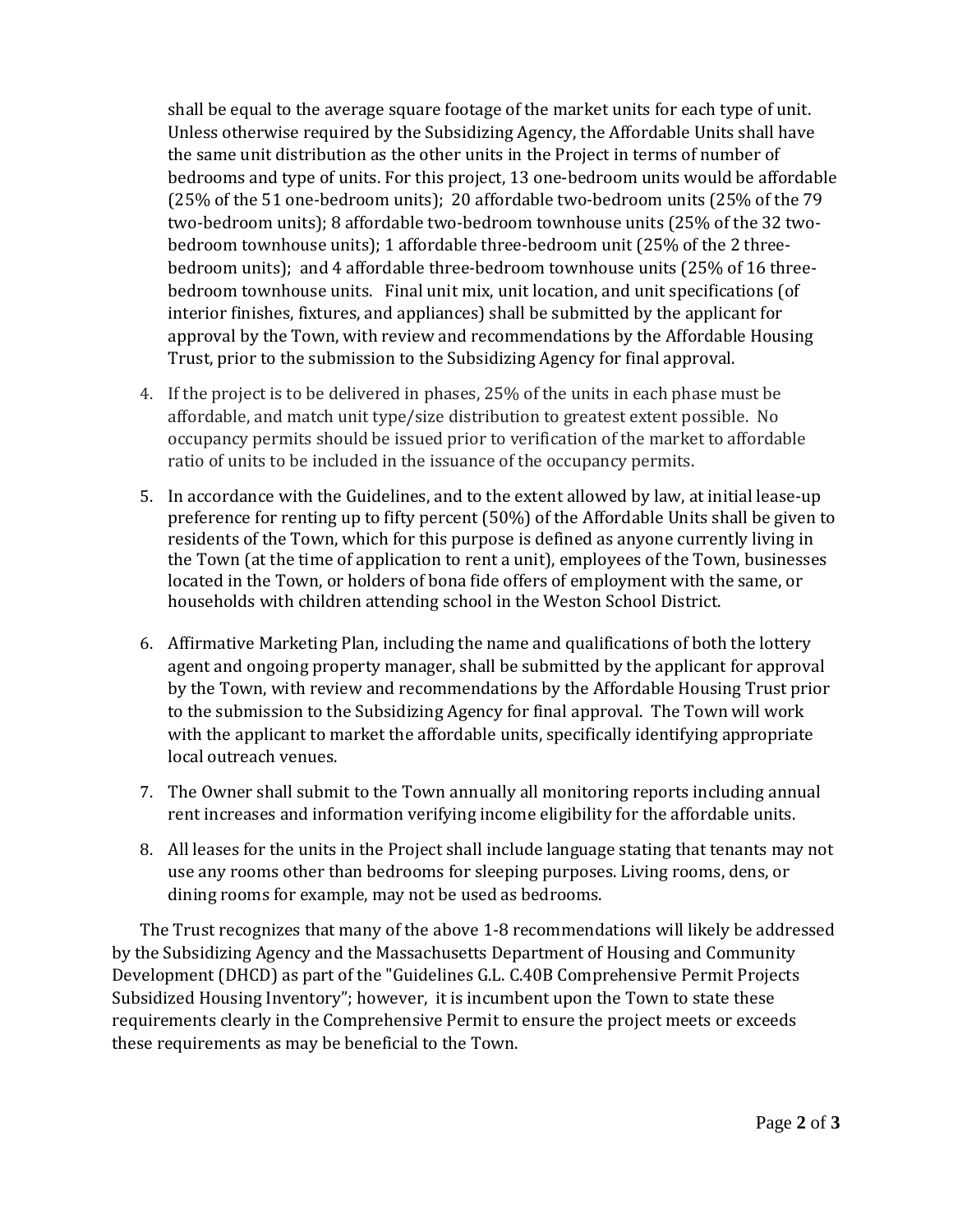The HT encourages the ZBA to request the project proponent accommodate, to the greatest extent possible, the following specific preferences in order to make for a safer and more livable community:

- A. Design buildings to align with the Policies and Preferences for Affordable Housing, specifically with regard to building mass and character. The HT urges the developer to continue to work with the Planning Board on modifying the building design.
- B. Construct all units following Universal Design principals to allow units to be adaptable and able to convert to accessible as may be required by the occupant.
- C. Design for walk-ability by providing sidewalks or informal pathways, or both. Ensure that the project contains pedestrian accessibility, including sidewalks on Boston Post Road to connect to future sidewalks. Consideration must also be made for school bus access.
- D. Design for sense of community. Consider building and site layouts that encourage communication and interaction among residents of the development (e.g. Common spaces within buildings, or common facilities, open space, or recreation areas.)
- E. Design common open space so that it will be accessible to all residents of the development.
- F. Protect historic resources by designing projects to avoid adverse impacts on structures with historic or architectural significance. The HT encourages the developer to continue to work with the Historical Commission on the re-use of existing buildings.
- G. Employ "green" development practices, considering both building and site.
- H. Address sustainability in the design, construction and operations/maintenance of the project.

Finally, the HT urges the ZBA to request the applicant to work with subsidizing agency to provide additional affordable units that would qualify as workforce housing with rents affordable to individuals and families with incomes of 81% to 120% of the Area Median Income (AMI). These units may qualify for subsidies through the MassHousing Workforce Housing Initiative.

Respectfully submitted,

Trustees of the Weston Affordable Housing Trust

(Approved unanimously by vote held at HT meeting June 17, 2019.)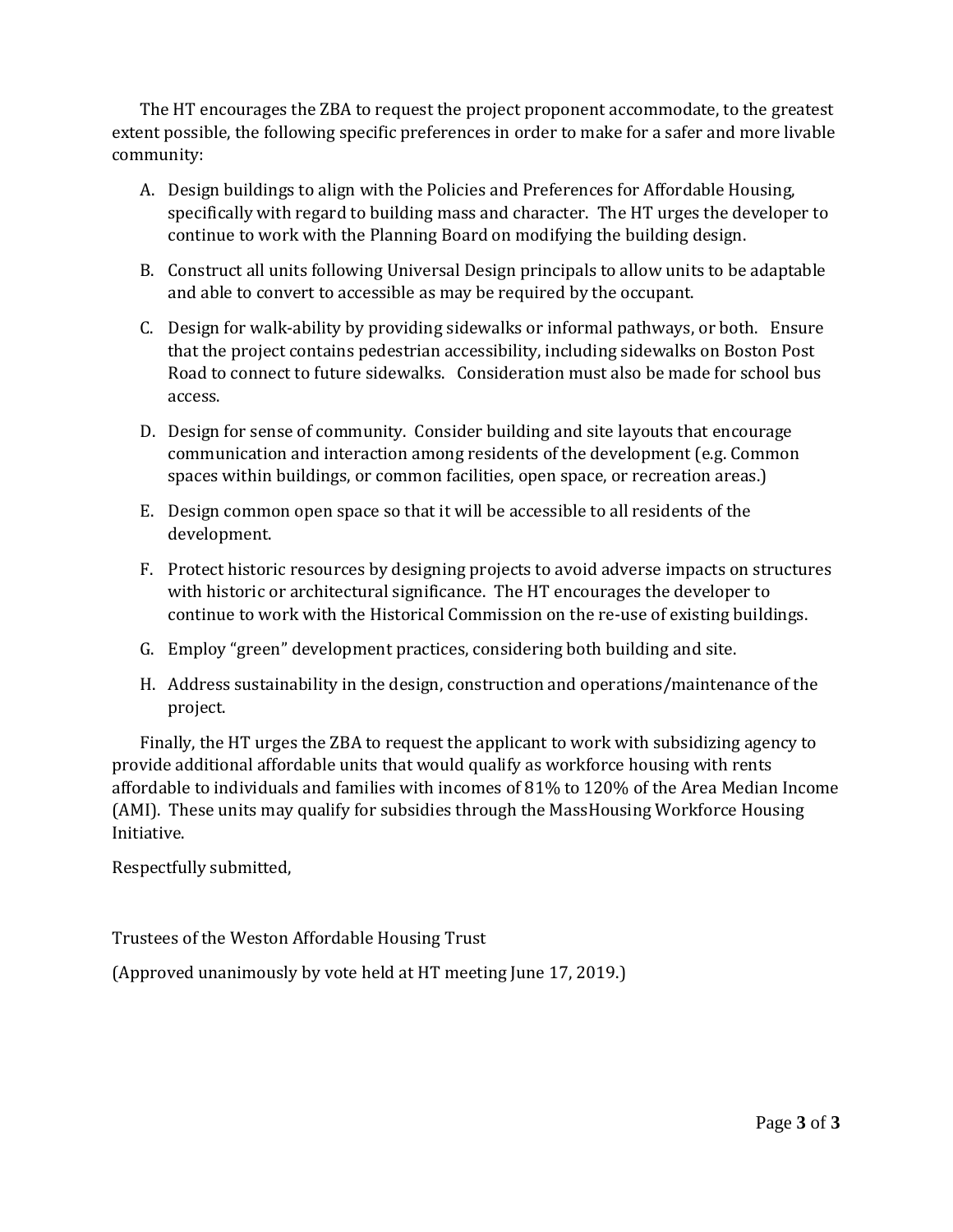## October 15, 2018

To: Weston Board of Selectmen [\(selectmen@westonmass.org\)](mailto:selectmen@westonmass.org) Leon Gaumond, Weston Town Manager (gaumond.l@westonmass.org) Mark Romanowicz [\(mark.romanowicz@gmail.com\)](mailto:mark.romanowicz@gmail.com)

Re: Proposed 40B Development – 751 Boston Post Road

The Weston Affordable Housing Trust is charged with performing housing-related review and making recommendations to the Board of Selectman for all c. 40B proposals in Weston. The Trust has met with and attended a site walk with the developer who intends to develop rental housing on the property located at 751 Boston Post Road. The Weston Affordable Housing Trust supports the proposed projects as a viable opportunity to bring needed affordable housing to Weston in the near term. As currently envisioned the multifamily development would provide approximately 160 units of rental housing with 25% or approximately 40 units affordable to households earning 80% or less than the area median income (AMI)\*\* (current 80% income limit for household of 4 is \$81,100).

As the Developer moves forward with the plans, the Trust will specifically be looking to ensure that units designated as affordable shall be interspersed throughout the community and shall match proportionately the overall unit type mix. The Trust encourages the developer to provide for a healthy mix of studio, 1, 2 and 3 bedroom units, to provide for as much housing diversity as possible. We also encourage developer to employ universal design principals and provide for all units to be adaptable to allow for accessible features, as may be needed by individual residents. These requirements will ensure that Weston's need for both family-friendly rental housing (due to the current market "pricing-out" young families) as well as elder-friendly housing (where we have the greatest documented need among current residents for additional rental housing) will be met. Additionally, in order to meet the needs of what we hope to be a diverse population, we will urge the developer to include park space/open space with seating, playground space, walking paths, bike stations, as well as common inside space for residents to gather.

The Trust looks forward to continuing to review and provide feedback on the project in anticipation of a Local Initiative Project (LIP) application for the development of rental housing to the Department of Housing and Community Development (DHCD). While there have been no specific plans for the development presented, the Trust looks forward to working with the developer and the Town to support the development of affordable housing in Weston and to ensure that affordable housing units are created equitably.

\* Approved by a vote of the Weston Affordable Housing Trust at meeting held on *October 15, 2018*. \*\* Area Median Income as determined annual by the Department of Housing and Urban Development (HUD) for the Boston-Cambridge-Quincy MA-NH HUD Metropolitan Area.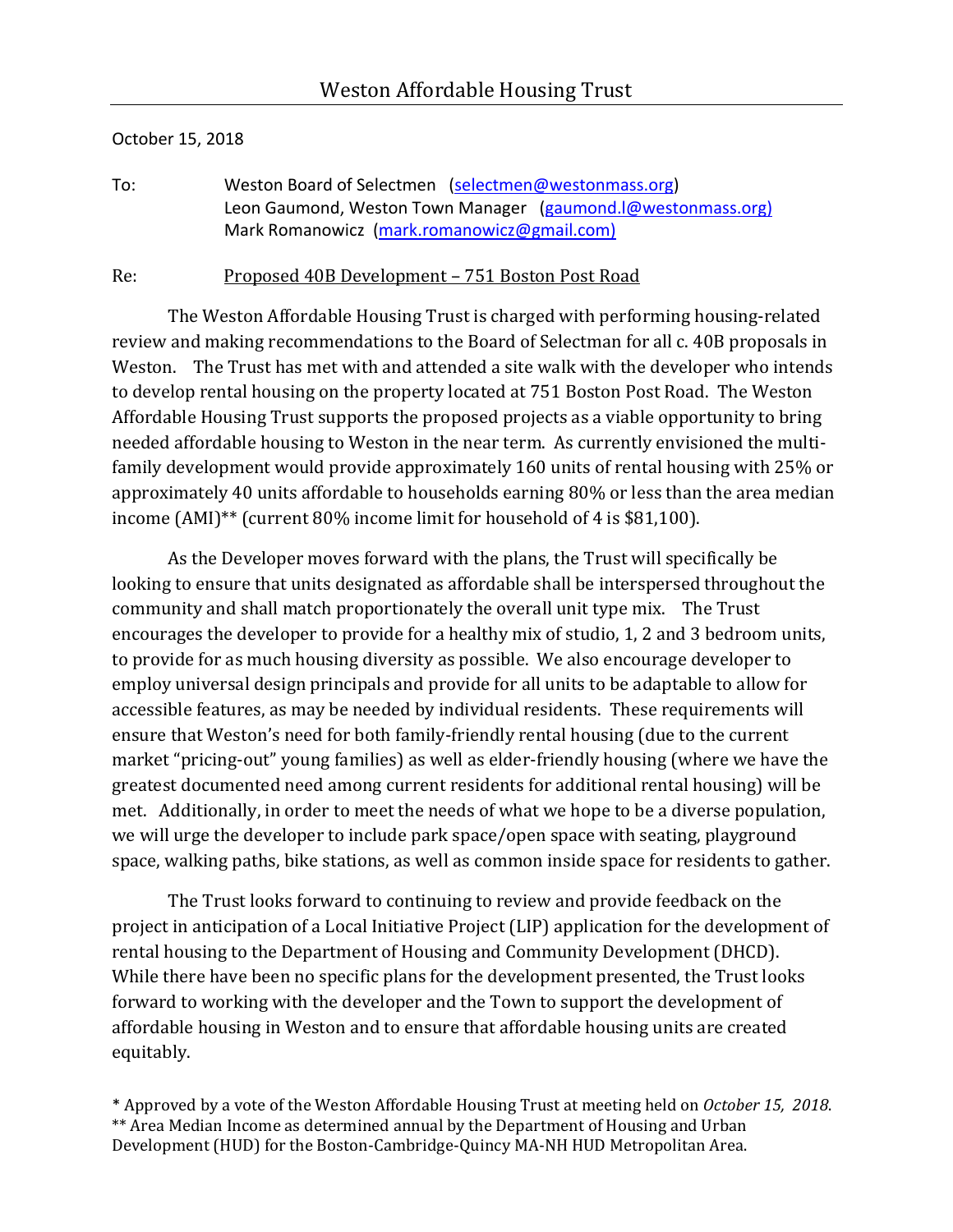## March 26, 2019

To: Weston Board of Selectmen selectmen@westonmass.org

Re: Proposed 40B Development – Modera Weston – 751 & 761 Boston Post Road

The Weston Affordable Housing Trust ("Trust" or "HT") is charged with performing housing-related review and making recommendations to the Board of Selectman (BOS) for all c. 40B proposals in Weston. The Trust has reviewed the proposed Modera Weston development located at 751 & 761 Boston Post Road on two occasions and has prepared the following recommendations to the BOS, as the BOS prepares comments on the Site Approval application submitted by the developer to MassHousing.

The Trust supports the proposed project as a viable opportunity to bring needed affordable housing to Weston in the near term. The multi-family development would provide 45 units of rental housing affordable to households earning 80% or less than the area median income (AMI), which would be a significant contribution to our affordable housing needs in Town. We strongly recommend that the BOS issue a letter of general support to the project to MassHousing for the reasons we describe in this letter. The Trust also recommends that the Selectman encourage the developer to consider incorporating so-called "workforce housing" units in the project by taking advance of funding available through MassHousing's Workforce Housing Initiative. This program funds developments that provide rental housing to individuals and families with incomes of  $61\%$  to  $120\%$  AMI, creating a wider range of diverse affordable housing options in Weston.

Fulfilling a Need. The development would help fulfil the Town's need for more diversity in housing types and affordability as identified in the "Town of Weston Housing Production Plan" (HPP), dated November 2015. Weston has a need for both familyfriendly rental housing (due to the current market "pricing-out" young families) as well as elder-friendly housing (where we have a documented need among current residents for rental housing). The Trust would request the BOS to encourage the developer to include more 3 bedroom units than the minimum required under c. 40B regulations in order to provide family-sized units, fulfilling a need identified in the Housing Production Plan. Additionally, in order to address the need for more affordable and rental housing for elderly and aging residents, we request that the BOS also encourage the developer to incorporate more townhouse units with first-floor bedrooms, employ universal design, and provide for all units to be adaptable to allow for accessible features, as may be needed by individual residents. In order to meet the needs of what we hope to be a diverse

\* Approved by a vote of the Weston Affordable Housing Trust at meeting held on March 22, 2019.